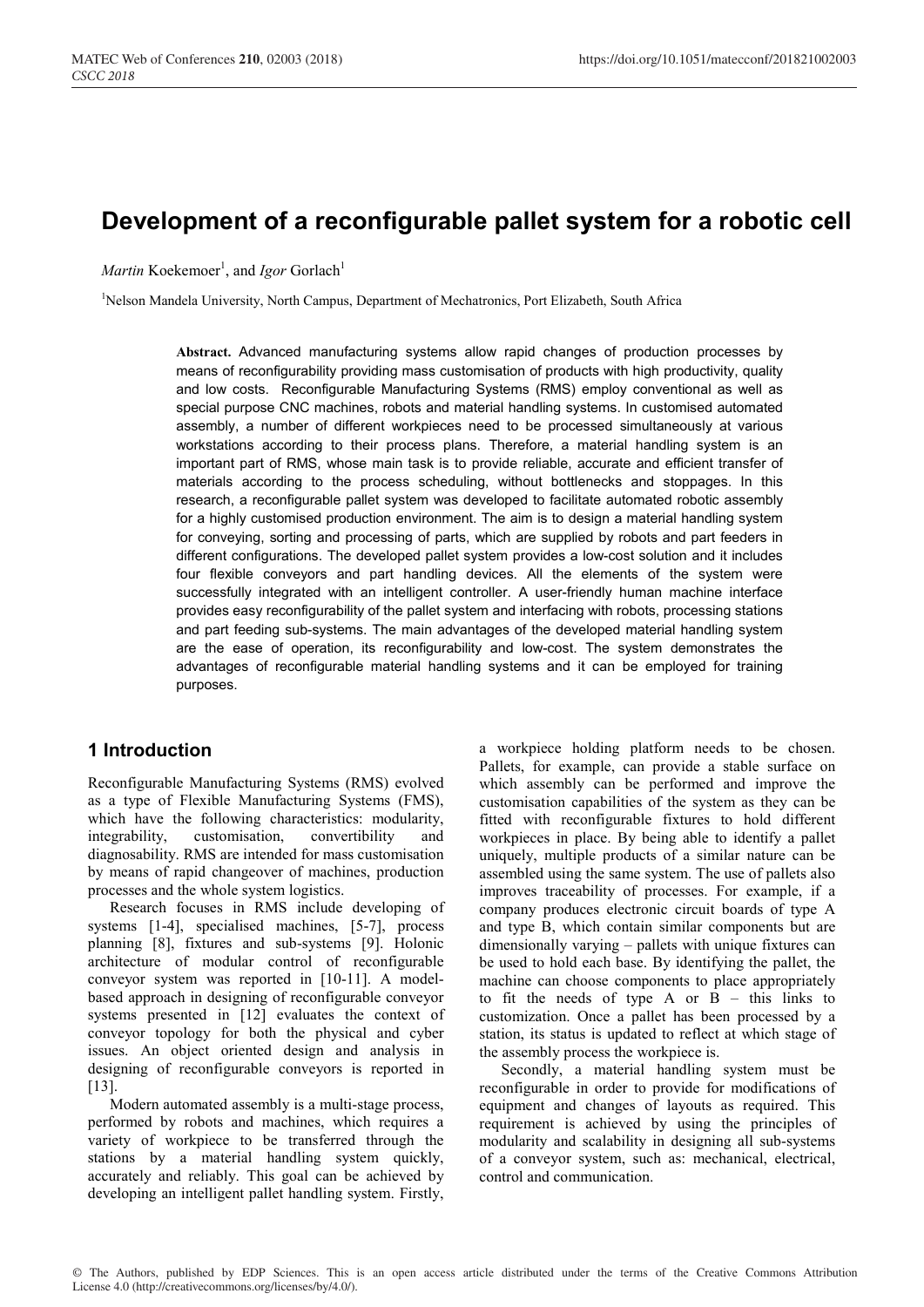Thirdly, the design of a reconfigurable material handling system needs to be according to the principles of integrability and diagnosability, which are achieved through developing appropriate physical and software interfaces for seamless integration with robots, assembly machines and their controllers. These three criteria are addressed in the design process described below.

### **2 Reconfigurable pallet system design**

### **2.1 System Architecture Design**

The proposed robotic cell was designed for multi-stage assembly of different products supplied by the reconfigurable pallet system. The robotic cell layout can accommodate a number of robots, processing and buffer stations, which can be easily reconfigured as required. This requirement is achieved because the pallet system satisfies all the three above-mentioned criteria.

The first criterion was addressed by selecting flexible controllable conveyors with traceable pallets and adjustable workstations. The identical conveyors have special mechanical and electrical interfaces to latch them in a cell. A number of workstations or buffers and their positions on conveyors can be altered as they have modular design features. This is important for facilitating assembly and processing operations with buffer stations between them. A basic robotic cell layout requires at least four conveyors. The development of a cell layout is achieved with a software program compiled using Visual Studio C#, which allows a user to configure a cell by adding robots and process machines, select a required number of work and buffer stations, decide on a material flow process and assign the stations to the operations.

The software program has a number of GUI to facilitate the design process. The 'Layout design' GUI is used for a development of the cell layout, which can be saved and recalled when needed, Fig. 1. The 'Process' GUI allows the user to select the Robot Service Request (RSR) according to the process plan and workstation pallet servicing. An image of a saved layout is displayed in the 'Process' GUI such that the configurator is aware where workstations and buffer stations were placed. Once the process 'recipe' is complete monitoring and control could occur using the 'Monitoring and Control' GUI, which provides stop, start and E-Stop functionality while displaying the state of all sub-systems, buffer stations, workstations, drives etc. Fig. 1 shows the GUI of the robotic cell layout chosen in this research. The robotic cell consists of a Mitsubishi RV-2AJ robot, four flexible conveyors and eight stations. This layout can accommodate up to four robots and/or processing machines along the conveyors. Pallets can travel in both directions if required by the material handling process. The cell layout can be easily altered, for example, the conveyors can be arranged in an open loop or in a continuous line. By adding conveyors and creating branches, the pallet system can have many configurations and, therefore, the second criterion of the design is achieved.

In the current configuration, Conveyors 1 and 4 both have two buffer stations, while Conveyors 2 and 3 both have one workstation and one buffer station. The Mitsubishi RV-2AJ Robot is used for assembly and loading/unloading tasks.

The operation sequence is defined as follows: pallets 1, 2, 3 and 4 travel along the closed loop of four



conveyors. Workstation 1 services pallets 1 and 3 while workstation 2 services pallets 2 and 4. This operation sequence is then executed through SCADA by the cell Master controller. The user can visualise the status of each station and control the entire process via HMI.

**Fig. 1.** GUI of the model of the pallet system

#### **2.2 Conveyor and Workstation Designs**

A modular design approach was applied in the development of the reconfigurable pallet system and all its elements. Flexible conveyors were designed to convey pallets in continuous or indexing motion in both directions, Fig 2. The overall mechanical design of a conveyor is such that it would allow it to be directly attached to other conveyors at the ends or on sides, which would provide a flow of material in many configurations.

The flexible conveyor is driven by a 12V 1A stepper motor using a PWM signal from a microcontroller via a stepper motor driver. All four conveyor stepper motors are controlled by one microcontroller, which in turn is controlled by the cell controller on the higher level.

The work/buffer station was designed as a completely standalone unit, which incorporates a means of stopping and identifying of pallets, and, therefore, it includes a stopper and RFID reader, shown in Fig. 2, as well as a pallet lifting mechanism, shown in Fig. 3. The pallet stopper mechanism is driven by a micro servo motor while the pallet lifting mechanism employs electrically driven cams, with each servo's position controlled by a pulse signal sent from a microcontroller.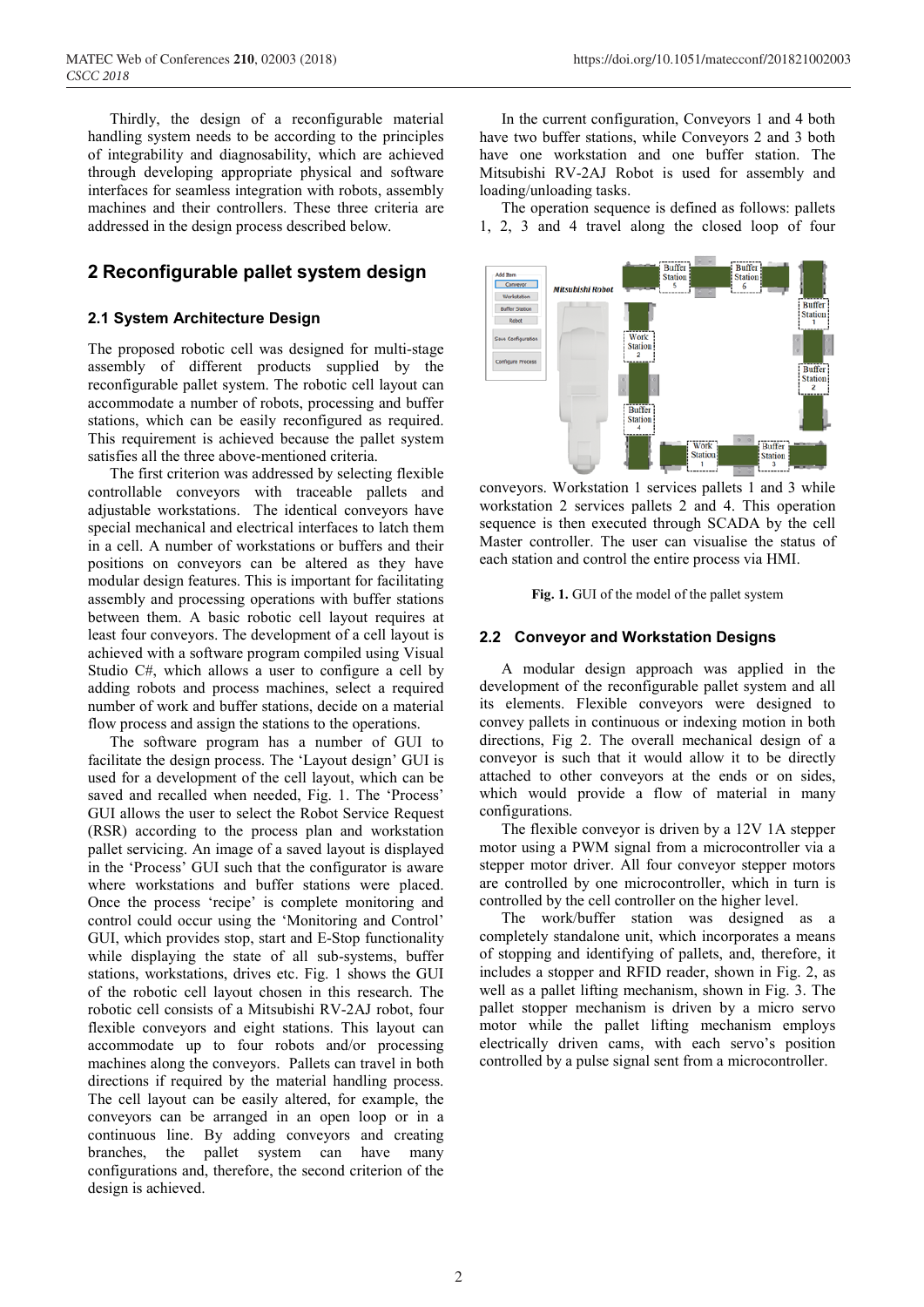

**RFID Reader Locating Pins Fig. 2.** The pallet locating mechanism



**Fig. 3.** The pallet lifting mechanism



**Fig. 4.** The pallet with the RFID chip

All pallets are uniquely identified with an integer value stored on a RFID chip attached to the pallet, Fig.4. When a pallet enters a workstation its number is read from the RFID chip using a MFRC522 RFID reader, which communicates through a Serial Peripheral Interrupt (SPI) interface to the station controller. Depending on the process flow, the pallet either stopped at the workstation or it is allowed to pass through to the next station. The presence of the pallet in a station is determined using optoelectric interrupters.

All the control functions of a station are executed by a microcontroller, which communicates with the cell controller, whose functions are described below.

#### **2.3 Control system**

All controllers pertaining to the reconfigurable pallet system are realised on the Arduino Nano platform, programmable in C++. The platform offers the use of standard libraries for common components. The Arduino Nano controllers meet all the requirements of reconfigurability as they can be easily interfaced with various types of controllers and networks. In addition, they are a compact as well as a low-cost solution.

The control system has the distributed architecture, Fig. 5. The Host of the control system runs the SCADA program on a PC which communicates with the robot and cell-controller, for the pallet system, via serial interface. Through the SCADA program a user can control and monitor the assembly and material-handling processes as well as the status of the robot, conveyors, buffers and workstations in real time.

The cell controller for the pallet system uses an Inter-Integrated Circuit (I2C) interface to communicate with all sub-controllers. These consist of workstation controllers and a conveyor controller. The workstation controllers are responsible for the eight stations while the conveyor controller is responsible material-handling, in the form of multiple belt conveyors. The I2C interface provides a means for data receiving and transmission, this allows the cell controller to send commands to the sub-controllers and receive the state of sub-controllers in real time. In turn the sub-controllers use digital I/O to interface with sensors, actuators and external assembly equipment.



**Fig. 5** Schematic diagram of the control system

The 'Monitoring and Control' screen, shown in Fig. 6, was developed as the main HMI as part of the SCADA program. The monitoring functions provide all the required information regarding the state of each workstation, buffer station and conveyor motor drive. The data is requested by the cell controller using a periodic interrupt sent to each sub-controller. The data exchange takes place through I2C in a master readerslave writer configuration. The state of each subsystem is then relayed via the cell controller to the host PC which are interfaced via a micro Universal Serial Bus (USB) connection.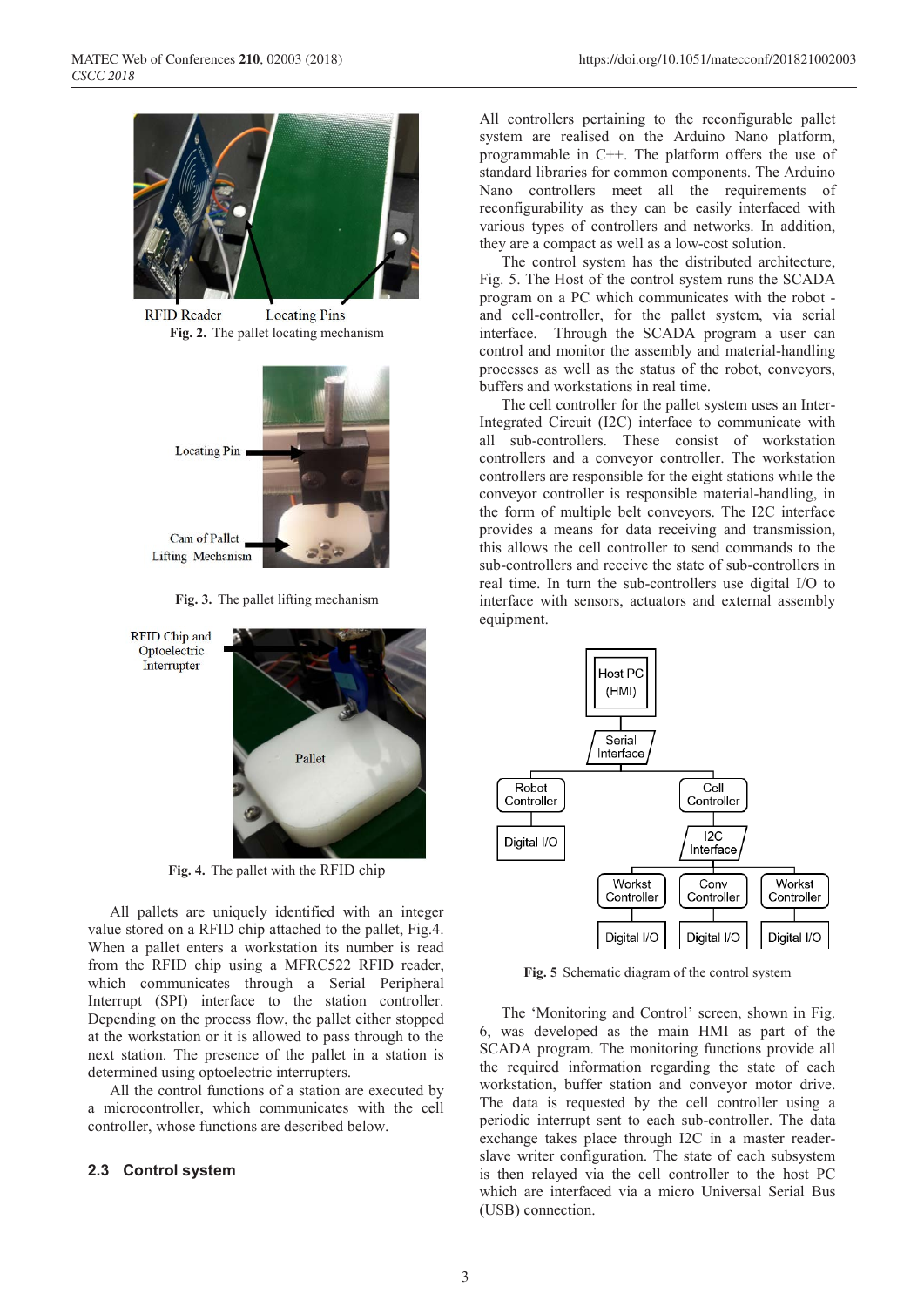The control functions provide a means of controlling the subsystems via the cell controller. The system can be started and stopped remotely via the HMI as shown in Fig. 6. These commands are sent from the host PC to the cell controller via serial communication. The cell controller then relays the command to each subcontroller via the I2C interface in a master writer-slave reader configuration.



**Fig 6.** HMI Interface controller

To run the pallet system a layout and process needs to be selected. This is achieved by using the appropriate open commands on the 'Monitoring and Control' screen. After the layout and process is selected the user can activate and control the system from the Host PC using the HMI.

The control logic of the workstation program is shown in Fig. 7. Each workstation is configured with a 'Pallet to Service' list and is granted a unique ID allowing it to be identified by the cell controller. Each workstation can interface with external assembly equipment such as a robot. Hence each workstation can have its own dedicated assembly equipment, or the stations can work with a single assembly device as it appears in this case. Appropriate programs relating to the current system configuration need to be loaded onto external assembly equipment as required.

An assembly program was created for the Mitsubishi RV-2AJ robot using COSIMIR simulation software. Robots and processing machines typically provide digital I/O for communication with other devices and to allow for real time control. Therefore, the transmission of signals between the robot and each workstation controller, takes place via hardwired signals.

The workstation controller sends a signal via digital I/O to the robot controller once the correct pallet is in station to commence a task or RSR. The robot controller calls and executes the required program. After completion of the tasks outlined in the program, the robot controller sends a signal to the workstation controller that requested the task to indicate that that the work is complete. As the robot digital I/O logic level is 24V and the Arduino Nano logic level is 5V, signal conditioning is applied to facilitate communication between the devices. 24V signals are sent from the Arduino to the robot controller by activating a relay with a 5V logic level and providing 24V output. The 24V signal sent from the robot controller to the Arduino is stepped down to 5V using a voltage regulator IC. Robot signals are monitored on the 'I/O Monitor' of the

COSIMIR simulation software, which is used for offline programming and online monitoring of robots.



**Fig 7.** Flow diagram of the workstation control program

### **3 Results and Analysis**

The developed robotic cell with the reconfigurable pallet system and the Mitsubishi RV-2AJ robot is shown in Fig.8. Four pallets with different components were transported by the conveyors through eight workstations and buffers according to the process plan.

The pallets were monitored and stopped as required and the robot loaded/unloaded the parts.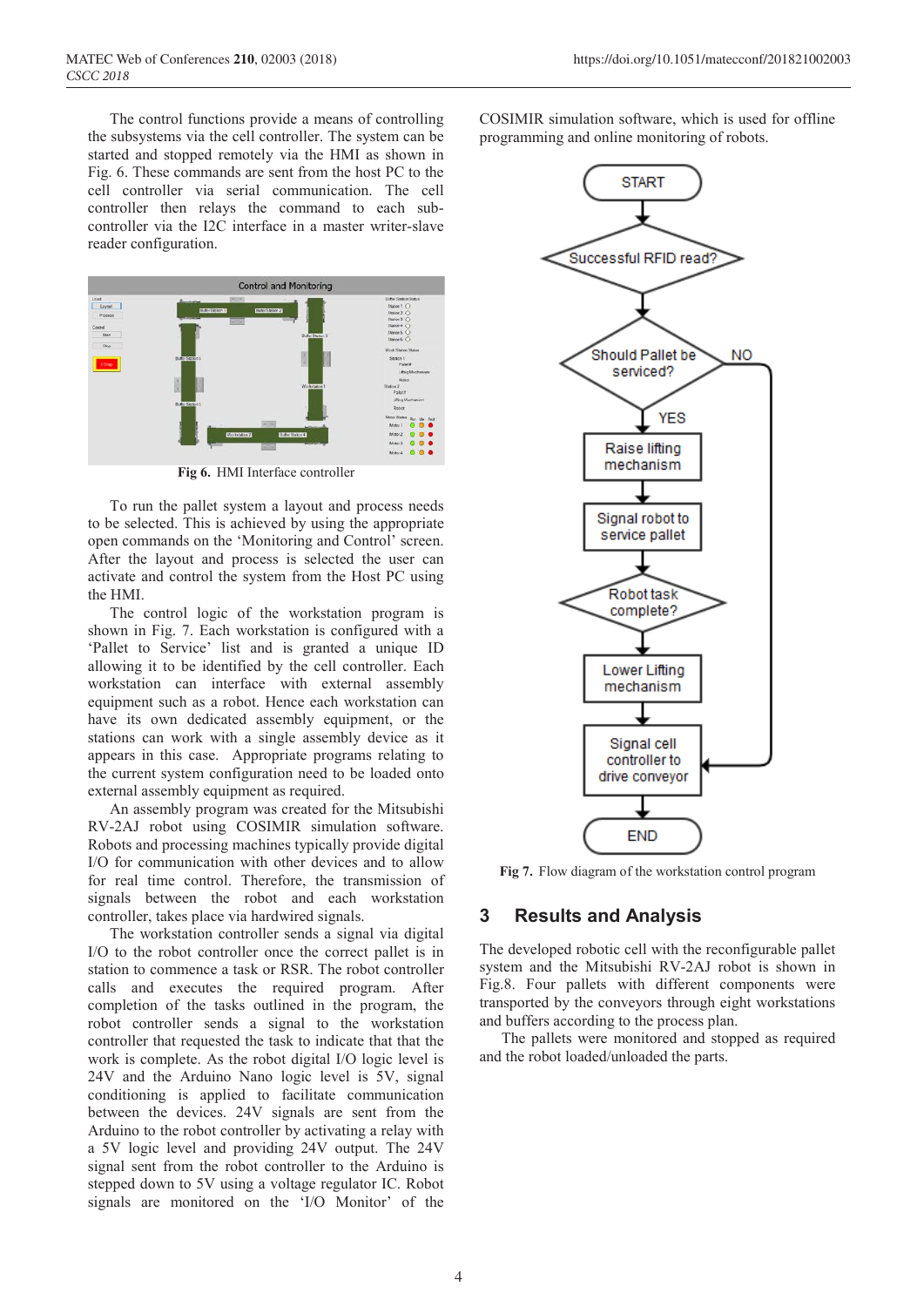

**Fig 8.** Robotic cell with the reconfigurable pallet system

A number of performance measures were evaluated during the testing phase, which include capability, reliability, accuracy and repeatability. The conveyor is capable of delivering a load of 2 kg with variable speed from 0.02 to 0.1 m/s. Workstations 1 and 2 are considered as critical locations for positional accuracy. This was achieved by means of locating pins, which engaged in locating holes of pallets ensuring a positional accuracy in the X and Y direction for each pallet entering a workstation. Workstation 1 was able to accurately position pallets 1 and 3 in the range of  $\pm 1$  mm with a repeatability of above 95%. Similar results were obtained for Workstation 2 servicing pallets 2 and 4.

The positional accuracy of the stepper motors was verified by sending 200 pulses to the stepper motor. Since the resolution of the stepper motor was 1.8 degrees per pulse, 200 pulses would constitute a full 360 degrees rotation. Hence by determining if the motor made a full rotation in 200 pulses the positional accuracy and variable speed control could be verified. A straight vertical line was drawn on the motor pulley, after 200 pulses; for every test, the angle between the line and a flat horizontal surface was measured in order to obtain the degrees rotated. The same procedure was carried out for the driven pulley, which rotated 2.5 times for each single rotation of the motor pulley based on the ratios of the pulleys' number of teeth.

The cell sub-controllers and motor drivers were tested by measuring pulses sent to the stepper driver from the microcontroller using an oscilloscope. For a range of pulse frequencies sent by the same pin on the microcontroller, the signal received by the stepper driver was measured. A pulse duration corresponded to a delay in milliseconds in Arduino pulsing code. Hence, a delay of 10 milliseconds corresponded to a pulse with a 10 millisecond high and a 10 millisecond low portion, which corresponds to a frequency of 50 Hz. The test was repeated three times for pulses of duration 10 milliseconds and 20 milliseconds.

The quality of communication between the microcontrollers using I2C communication was evaluated by sending bits at a frequency of 50 Hz and assessing the message integrity, which was found to be satisfactory. The same approach was used to test serial communication between the Host PC and the Arduino.

Overall, the system was able to service 1500 pallets without any failures, demonstrating high reliability for a prototype.

# **4 Conclusion**

In this research, a reconfigurable pallet system for a robotic cell for assembly and processing was developed, which includes the 5-DOF Mitsubishi robot, four flexible conveyors forming a closed loop, part handling devices and the control system. The cell is designed to facilitate automated robotic assembly for a highly customised production environment. This is achieved by reconfiguring the conveyor-pallet system according to the required robotic cell architecture and corresponding assembly processes. The development process is facilitated by a simulation software program, which allows a user to create the system model, which is then linked with the control system, which in turn communicates to the cell controllers via SCADA. Realtime control and monitoring is provided by interactive HMI. The main advantages of the developed system are the ease of operation, its reconfigurability and low-cost. By applying appropriate hardware and software modifications the Arduino Nano controllers can connect to a Wi-Fi network. This means that each workstation controller, the conveyor controller and cell controller for the pallet system could exist as separate entities connected through a wireless network. Future work could focus on creating such a cyber-physical system in which devices can communicate through the internet of things (IoT). By allowing this, the system can tap into benefits offered by Industry 4.0 such as improved efficiency, improved customisation ability, improved agility and lower cost.

# **5 Acknowledgments**

The authors would like to acknowledge the support and financial assistance provided by Isuzu Motors South Africa.

# **References**

- [1] Y. Koren & A.G. Ulsoy, *Reconfigurable Manufacturing Systems,* Engineering Research Center for Reconfigurable Machining Systems (ERC/RMS) , The University of Michigan, Ann Arbor, 1997.
- [2] M.G. Mehrabi & A.G. Ulsoy, *State-of-the-Art in Reconfigurable Manufacturing Systems,* Report #2, Vol. I, Engineering Research Centre for Reconfigurable Machining Systems (ERC/RMS), University of Michigan, Ann Arbor, 1997.
- [3] M.G. Mehrabi & A.G. Ulsoy, *State-of-the-Art in Reconfigurable Manufacturing Systems,* Report #2, Vol. II, Engineering Research Centre for Reconfigurable Machining Systems (ERC/RMS), University of Michigan, Ann Arbor, 1997.